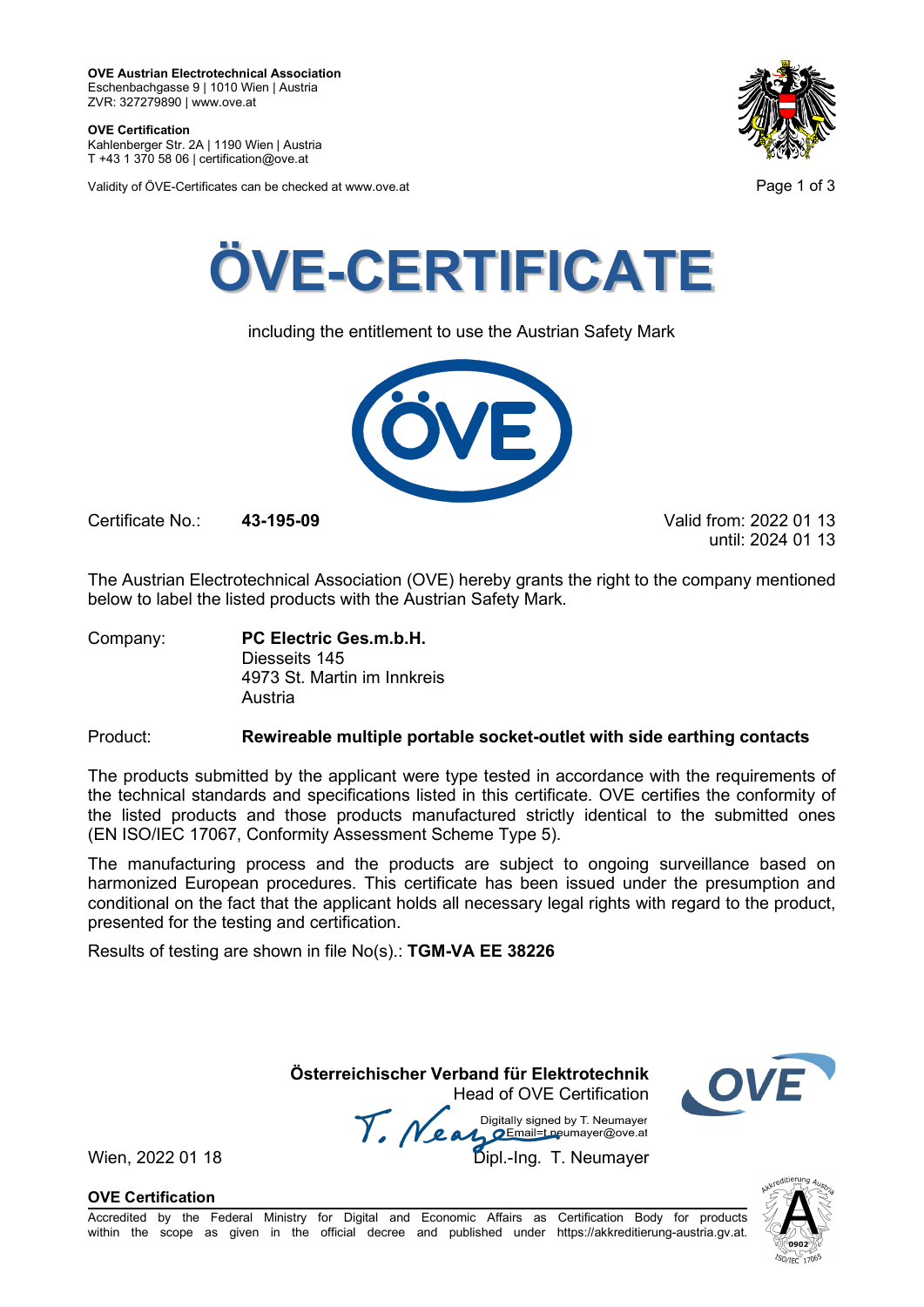

### **Manufacturer:**

PC Electric Ges.m.b.H. Diesseits 145 4973 St. Martin im Innkreis Austria

#### **Factory location(s):**

PC Electric Ges.m.b.H. Diesseits 145 4973 St. Martin im Innkreis Austria

PCE Polska Sp.z.o.o. ul Podwalna 8A 58-200 Dzierzoniow Poland

### **Tested and certified according to:**

ÖVE/ÖNORM IEC 60884-1:2005-09-01 ÖVE/ÖNORM E 8684-1:2010-03-01 VDE 0620-1:2016-01

# **Product: Rewireable multiple portable socket-outlet with side earthing contacts**

| Type designation: |  |
|-------------------|--|
| Rating:           |  |

*Type designation: Trademark:*

Serie 252.., see typecode **PCE / ELCEE** Rated voltage: AC 250 V Rated current: 16 A IP20, IP44 or IP54

**OVE Certification**



Certificate No.: 43-195-09 Date: 2022 01 18 Page 2 of 3